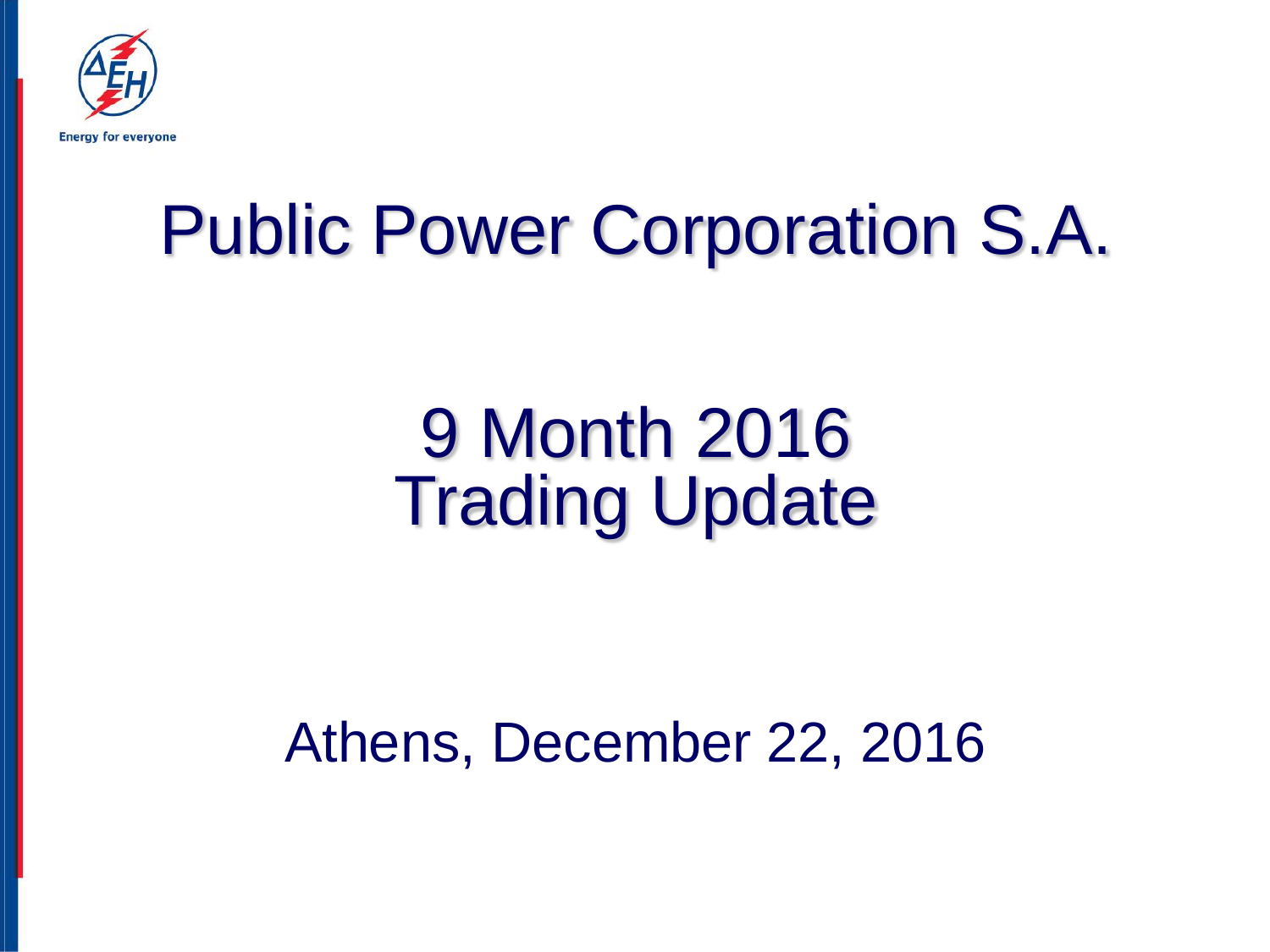

## **9 Month 2016 Trading Update George Angelopoulos, CFO**

### **Comments on Financial Results & Recent Developments Emmanouil Panagiotakis, Chairman and CEO**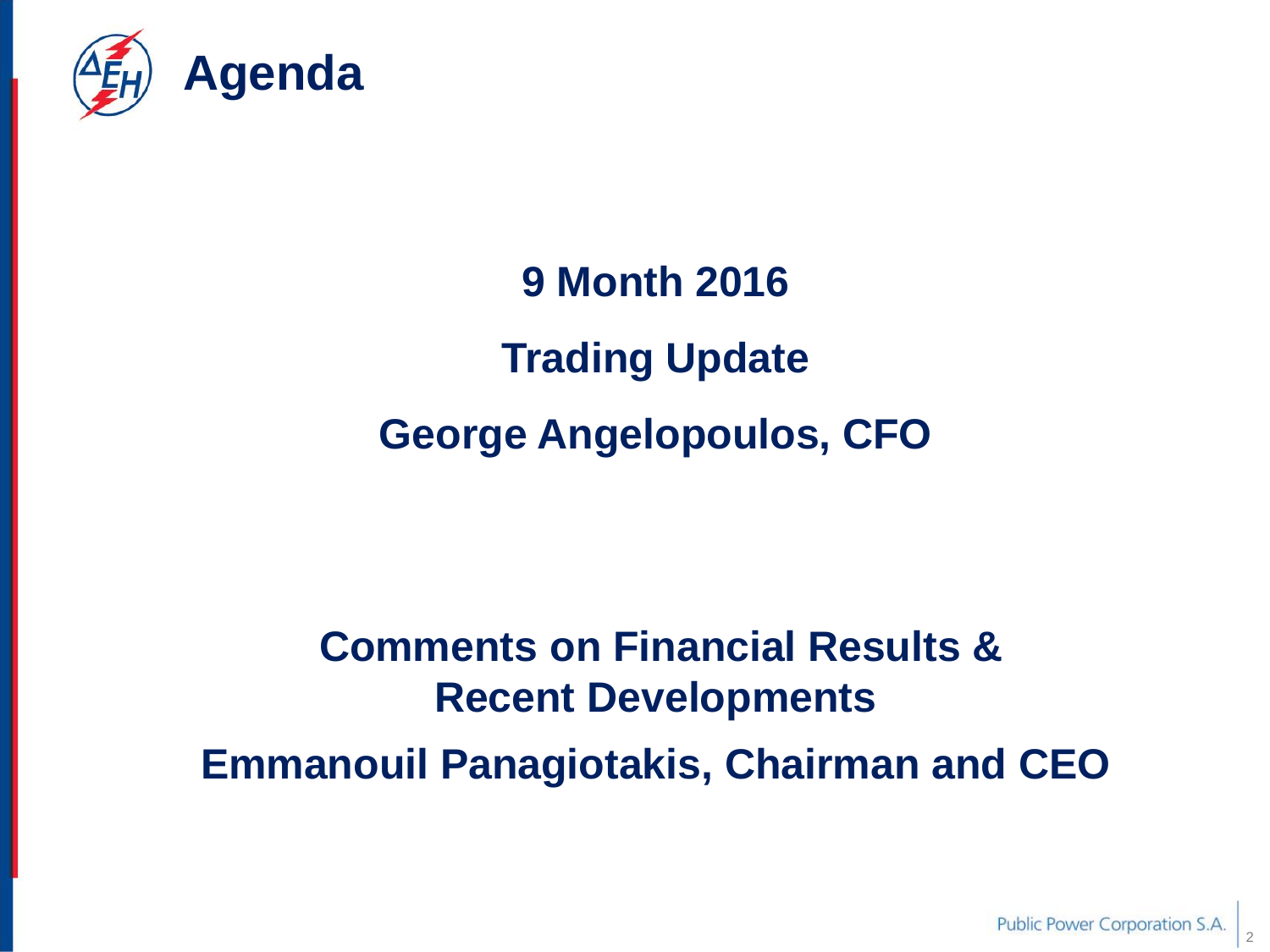

### **Trading Update 1.1.2016 – 30.9.2016**

### **George Angelopoulos Chief Financial Officer**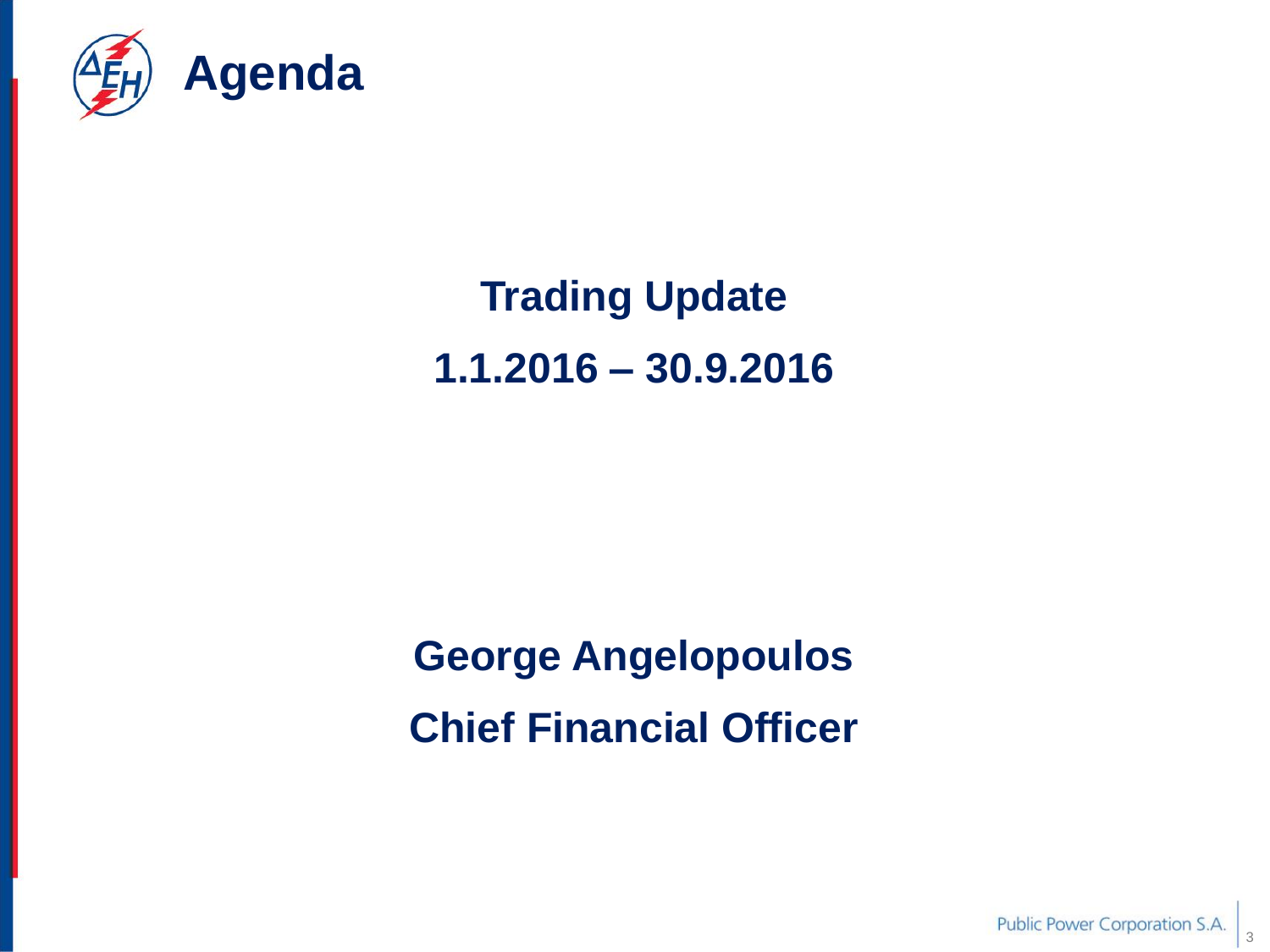### **Electricity Demand 9M2016 / 9M2015**



**Electricity demand, excluding pumping and exports, decreased by 1.4% (595 GWh). However, PPC's domestic sales decreased by 6.8% (2,546 GWh), as the average market share declined by 4.2 percentage points.**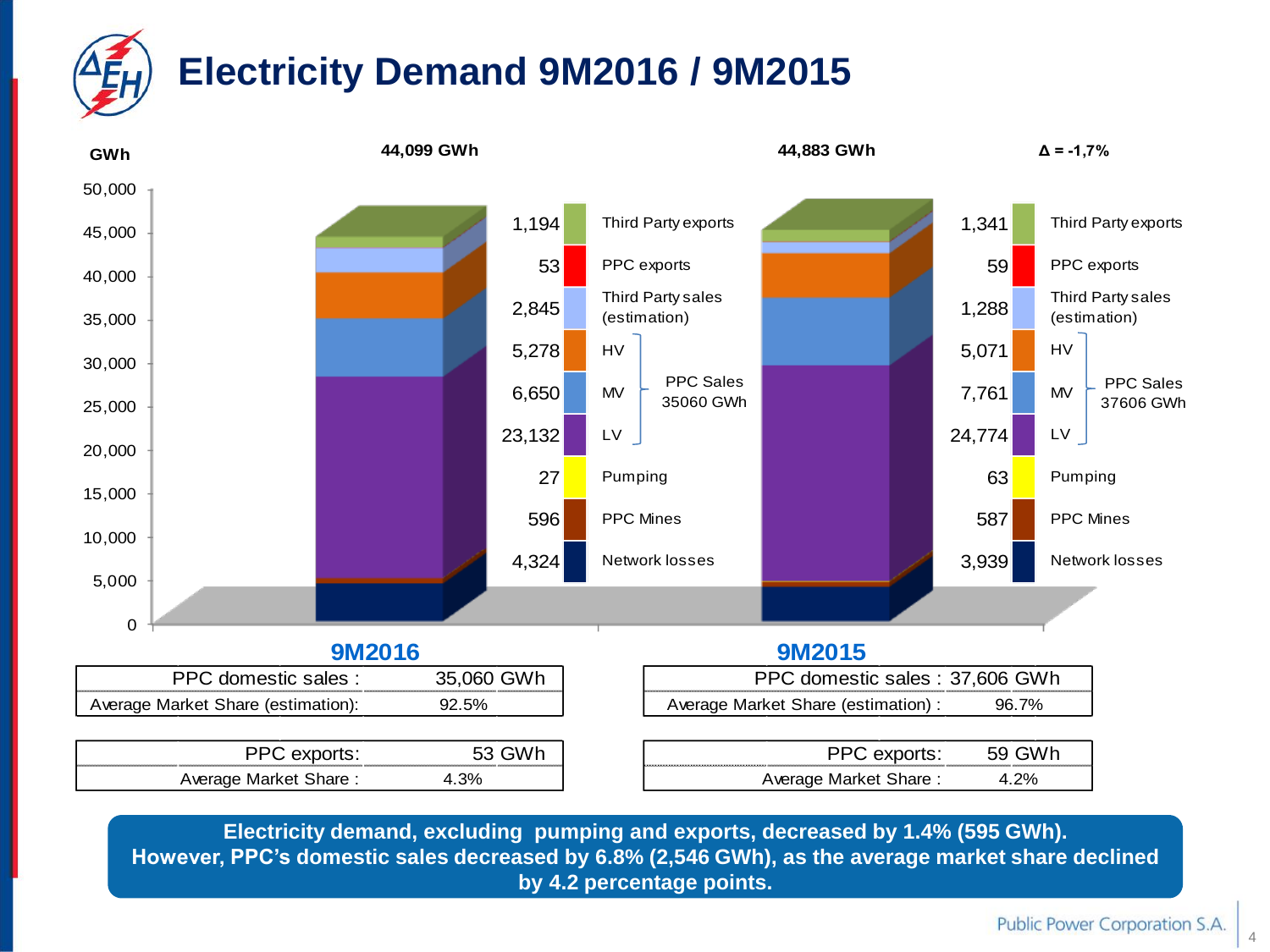## **Electricity Demand 3Q2016 / 3Q2015**



**In 3Q2016, electricity demand, excluding pumping and exports, increased by 0.3% (40 GWh) vs 3Q2015. PPC's domestic sales decreased by 6.7% (881 GWh) as the average market share was reduced by 5 percentage points.**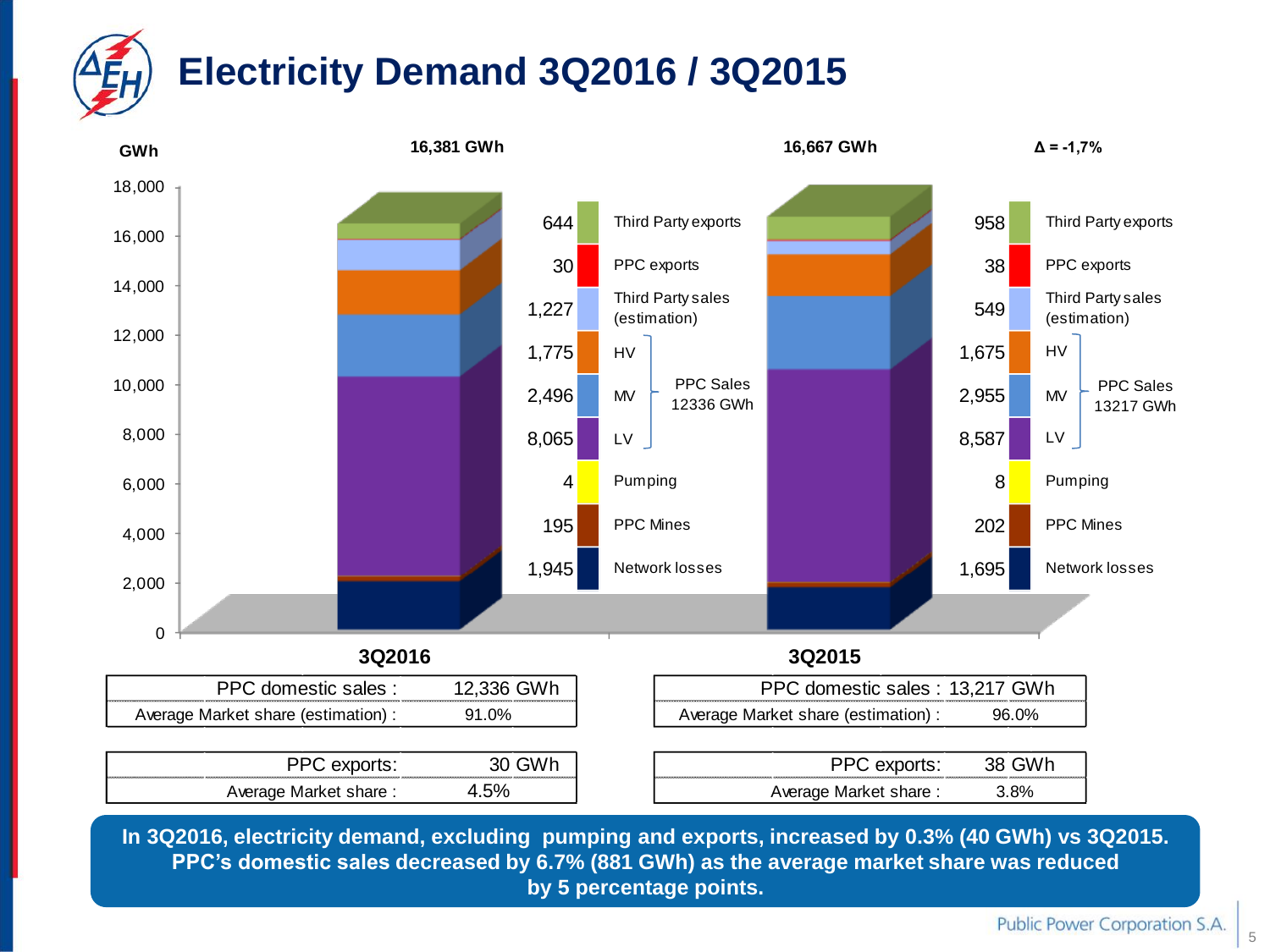#### **Electricity Generation and Imports 9M2016 / 9M2015**

**44,099 GWh** (-1.7%) **23,367 20,732 0 5,000 10,000 15,000 20,000 25,000 30,000 PPC's Generation & Imports Third Party Generation & Imports 10,546 3,657 3,607 3,819 4,775 826 213 1,525 7,592 7,539 GWh Lignite Hydroelectric Oil Natural Gas ALUMINIUM S.A. - CHP RES Imports**

**9M2016**

| PPC generation: 21,842 GWh                                                                            | PPC imports: 1,525 GWh                |  |  |  |
|-------------------------------------------------------------------------------------------------------|---------------------------------------|--|--|--|
| <b>Average Market Share:</b><br>62.3%                                                                 | <b>Average Market Share:</b><br>16.8% |  |  |  |
| PPC's Average Market Share in Generation as percentage of total load in the<br>Interconnected System: |                                       |  |  |  |



**9M2015**

| 21.842 GWh l     | PPC imports: 1.525 GWh                        |       | PPC generation: 25,868 GWh                                                                            | PPC imports: 2.463 GWh                |
|------------------|-----------------------------------------------|-------|-------------------------------------------------------------------------------------------------------|---------------------------------------|
| 62.3%            | <b>Average Market Share:</b>                  | 16.8% | 72.8%<br><b>Average Market Share:</b>                                                                 | <b>Average Market Share:</b><br>26.4% |
| onnected Svstem: | Generation as percentage of total load in the | 45.7% | PPC's Average Market Share in Generation as percentage of total load in the<br>Interconnected System: | 54.7%                                 |

**In 9M2016, PPC's electricity generation and imports, covered 53% of total demand (49.5% in the Interconnected System) , while the corresponding percentage in 9M2015 was 63.1% (60.7% in the Interconnected System). PPC's market share in electricity generation, as a percentage of the total load in the Interconnected System declined to 45.7% from 54.7% respectively.**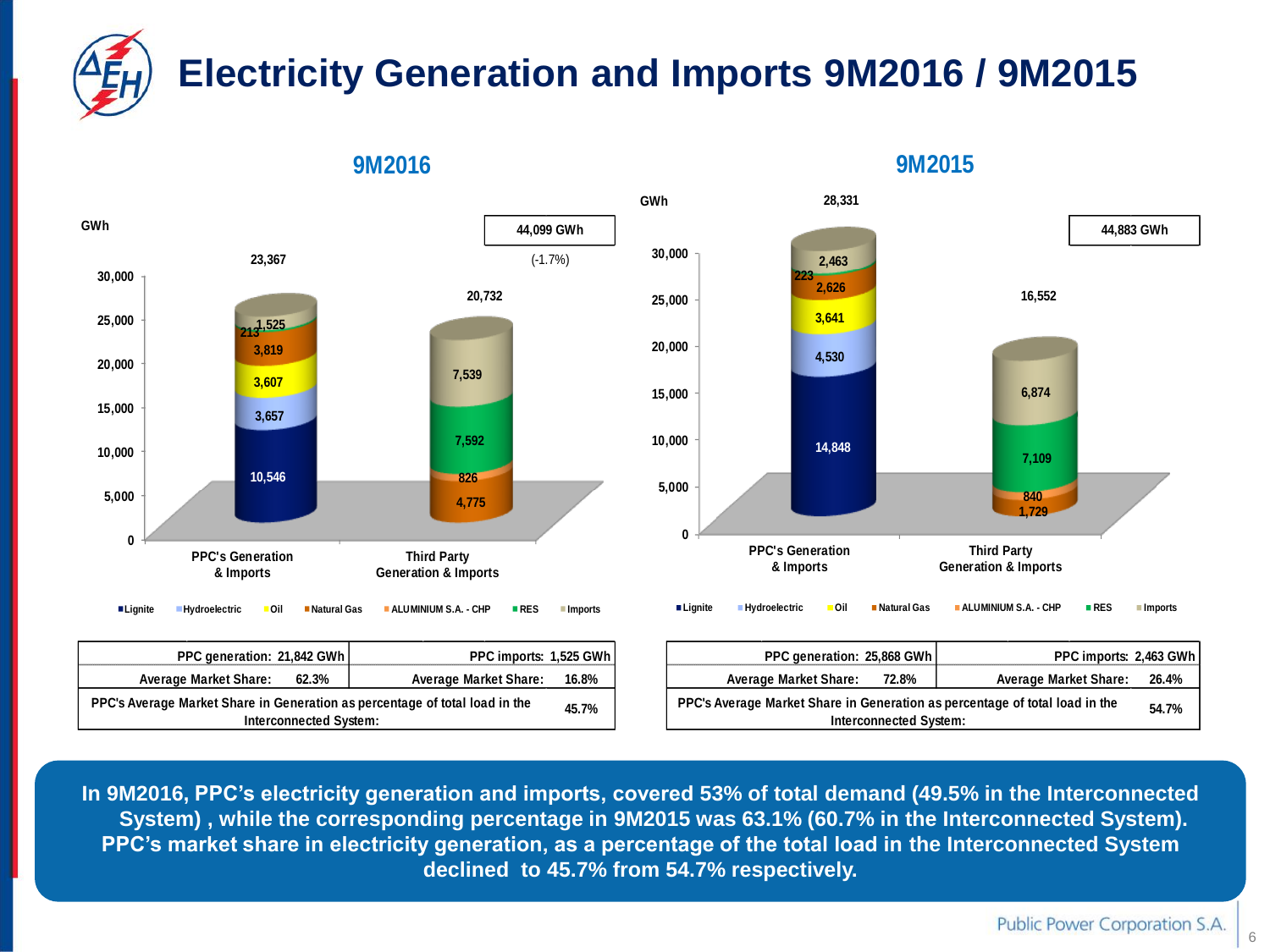#### **Electricity Generation and Imports 3Q2016 / 3Q2015**

**3Q2016 3Q2015**



| PPC generation: 8,392 GWh                                                                             | PPC imports: 517 GWh         |       | <b>PPC</b> generation:                         |
|-------------------------------------------------------------------------------------------------------|------------------------------|-------|------------------------------------------------|
| <b>Average Market share:</b><br>63.5%                                                                 | <b>Average Market share:</b> | 16.4% | <b>Average Market share:</b>                   |
| PPC's Average Market Share in Generation as percentage of total load in<br>the Interconnected System: |                              |       | <b>PPC's Average Market Share in</b><br>Interc |



| 8.392 GWh l                                                            | PPC imports: 517 GWh         |                                                                                                              | PPC generation: 10,232 GWh |       | PPC imports: 819 GWh  |       |
|------------------------------------------------------------------------|------------------------------|--------------------------------------------------------------------------------------------------------------|----------------------------|-------|-----------------------|-------|
| 63.5%                                                                  | <b>Average Market share:</b> | 16.4%                                                                                                        | Average Market share:      | 74.2% | Average Market share: | 28.5% |
| Generation as percentage of total load in<br>46.9%<br>onnected System: |                              | <b>PPC's Average Market Share in Generation as percentage of total load in the</b><br>Interconnected System: |                            | 58.2% |                       |       |

**In 3Q2016, PPC's electricity generation and imports, covered 54.4% of total demand (50.5% in the Interconnected System), while the corresponding percentage in 3Q2015 was 66.3% (63.7% in the Interconnected System). PPC's market share in electricity generation, as a percentage of the total load in the Interconnected System declined to 46.9% from 58.2% respectively.**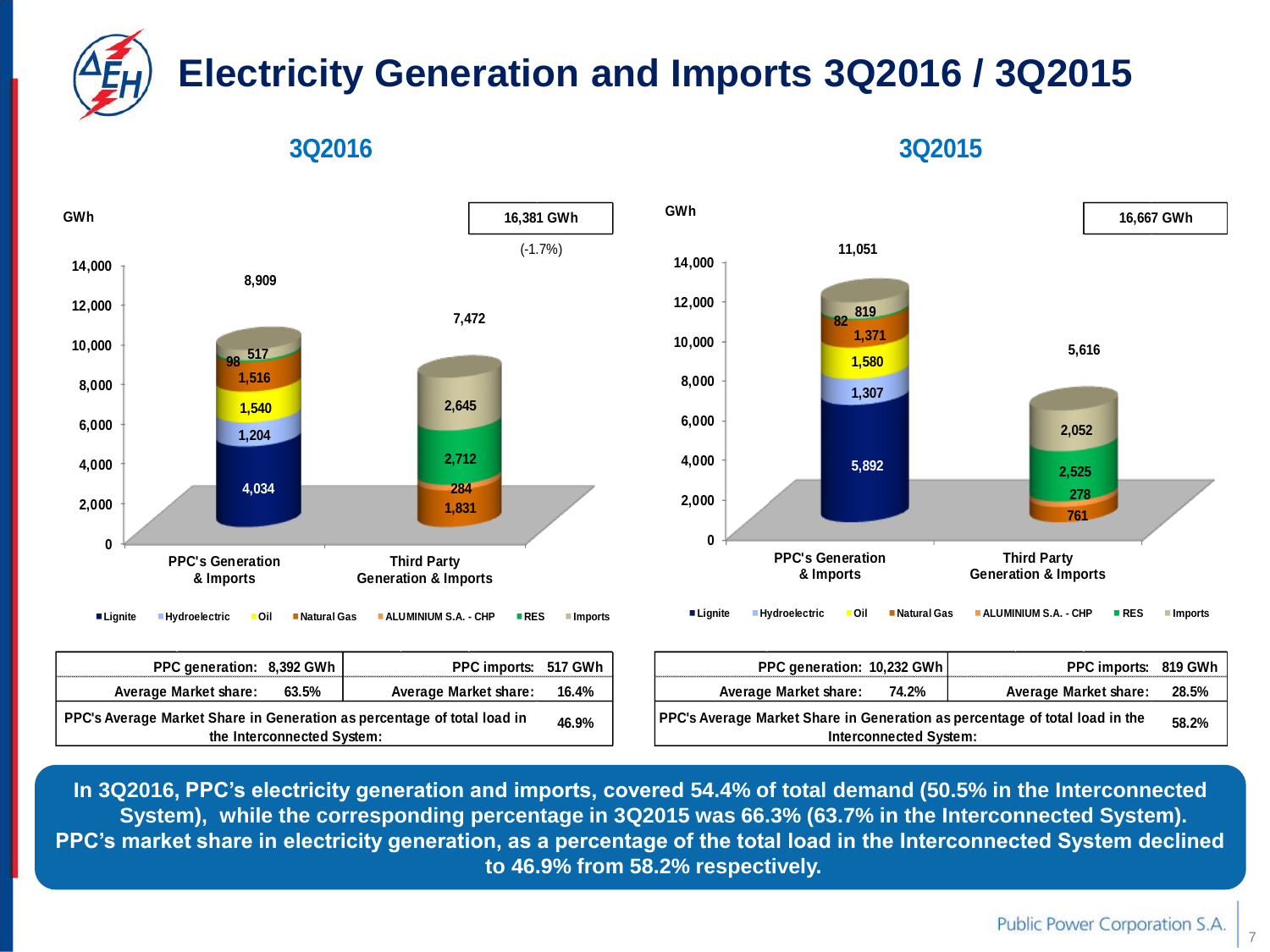#### **PPC/ Energy Generation and Purchases (GWh) 9M2016 / 9M2015**



**In 9M2016, electricity generation from lignite decreased by 29% (4,302 GWh) compared to 9M2015. In the same period the percentage participation of lignite in PPC's total energy mix, decreased to 26.5% from 35.2% in 9M2015. Natural gas-fired generation marked significant increase by 45.4% settling at 3,819 GWh. Energy purchases (excluding PPC's imports) from the System and the Network increased by 19.1% (2,637 GWh), while hydro generation decreased by 19.3% to 3,657 GWh.**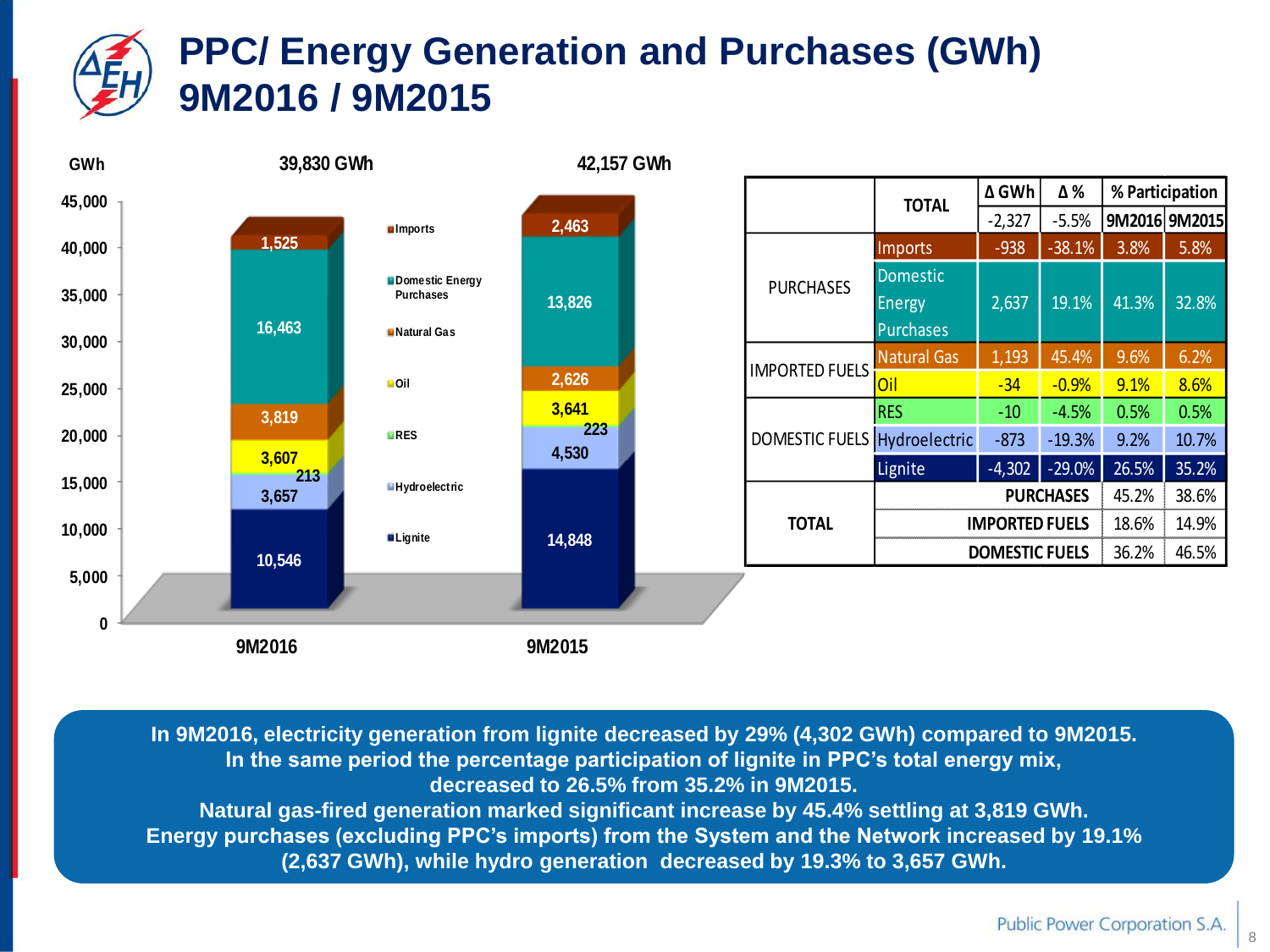

### **Key financial figures for 9M2016**

| (in € mln.)                                                    | 9M2016  | 9M2015  | Δ       |
|----------------------------------------------------------------|---------|---------|---------|
| <b>Turnover</b>                                                | 4,040.8 | 4,452.0 | $-9.2%$ |
| <b>Turnover</b> (adjusted for one-off items)                   | 4,051.5 | 4,452.0 |         |
| <b>EBITDA</b>                                                  | 775.9   | 773.4   | 0.3%    |
| <b>EBITDA</b> margin                                           | 19.2%   | 17.4%   |         |
| <b>EBITDA</b> (adjusted for one-off items)                     | 876.5   | 773.4   | 13.3%   |
| <b>EBITDA margin</b> (adjusted for one-off items)              | 21.6%   | 17.4%   |         |
| <b>Pre-tax profits / (Losses)</b>                              | 112.2   | 63.3    | 77.3%   |
| <b>Pre-tax profits / (Losses)</b> (adjusted for one-off items) | 212.8   | 63.3    | 236.2%  |
| Net income / (Loss)                                            | 69.5    | 5.9     |         |
| <b>Net income / (Loss)</b> (adjusted for one-off items)        | 140.9   | 5.9     |         |

#### **Bad debt provisions of LV and MV customers (in € mln)**

| 3Q2016            | <b>2Q2016</b> | 3Q2015' |
|-------------------|---------------|---------|
| Ω1<br>- 4<br>J1.1 | 156.9         | 342.3   |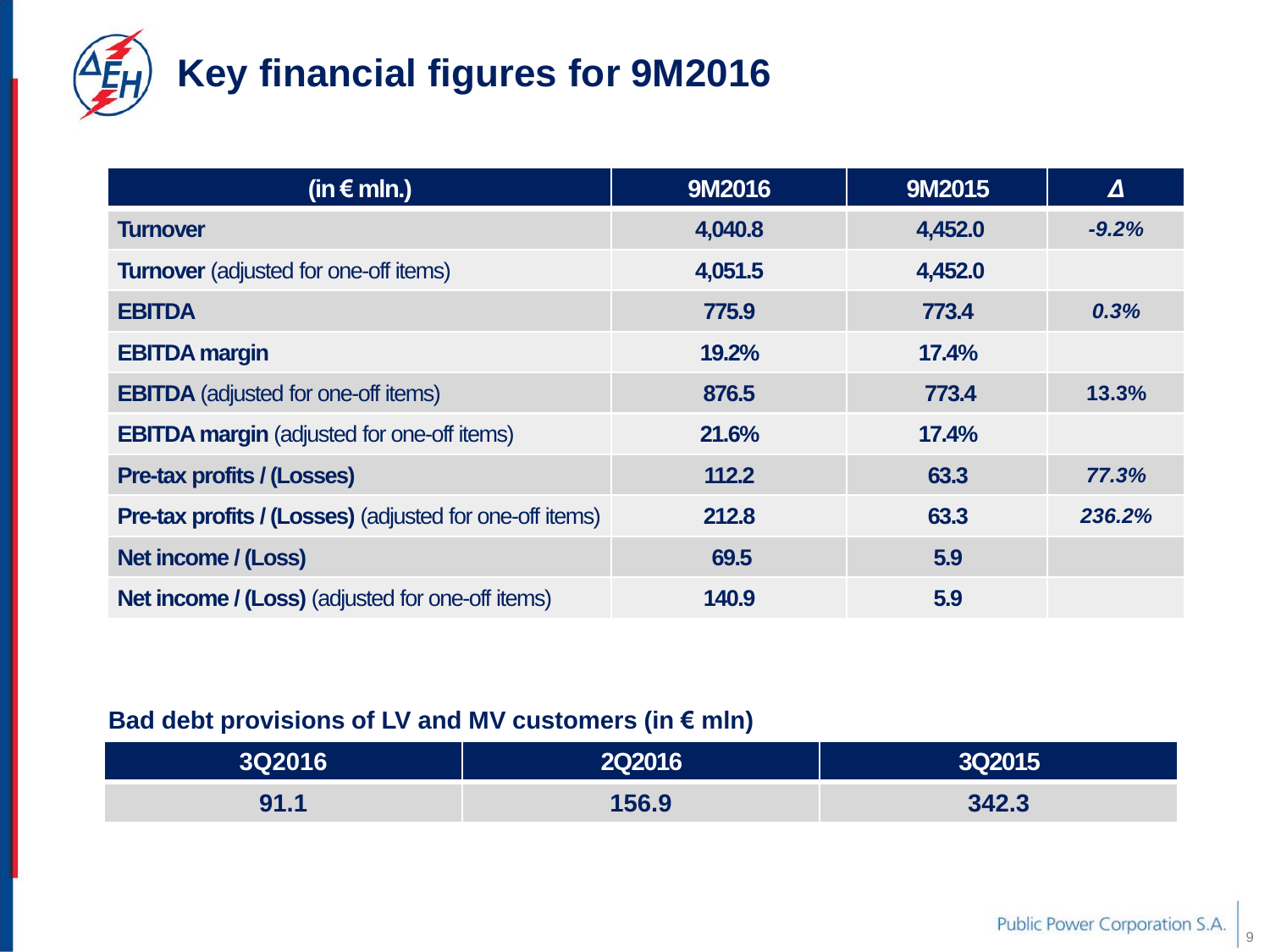

- Capital expenditure in 9M2016 amounted to  $\epsilon$  580.9 m. compared to  $\epsilon$  605.8 m. in 9M2015, that is a reduction by 4.1%.
- Net debt amounted to  $\epsilon$  4,583.4 m., a reduction of  $\epsilon$  394.8 m. compared to 30.09.2015 (4,978.2 m.), while compared to 31.12.2015 (€ 4,788.9 m) it was reduced by € 205.5 m.
- Debt repayments in 9M2016 amounted to  $\epsilon$  237.5 m.
- In addition, during 9M2016, we proceeded with the drawdown of  $\epsilon$  100 m and in November, we proceeded with the drawdown  $\epsilon$  80 m. from EIB for generation capex in the non interconnected islands, out of a total credit line of  $\epsilon$  190 m.
- Signing of the first loan agreement with EIB for an amount of  $\epsilon$  40 m. out of a total approved credit line of  $\epsilon$  85 m. - for Distribution Network capex.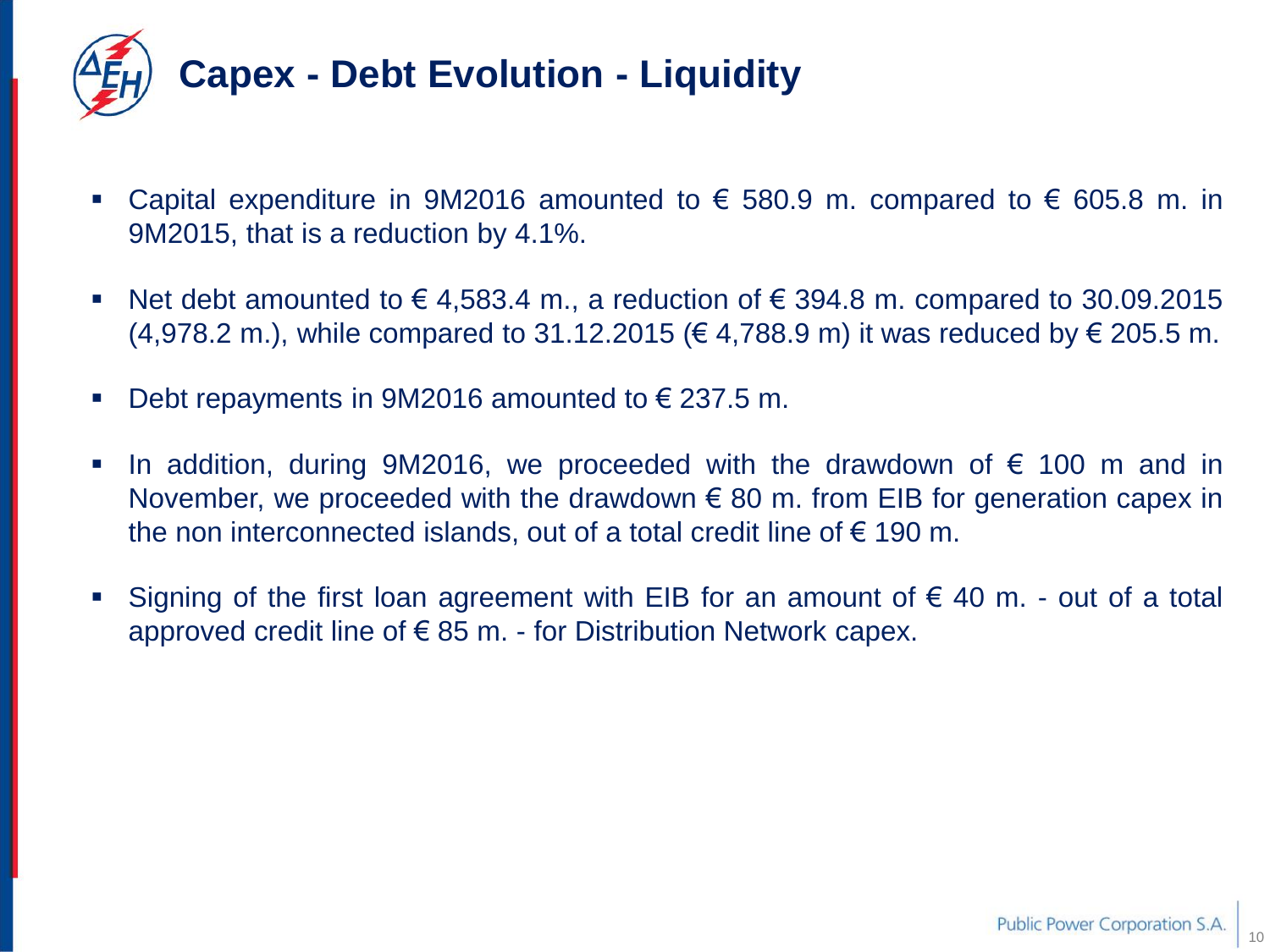

### **Comments on Financial Results & Recent Developments**

**Emmanouil Panagiotakis Chairman and CEO Public Power Corporation S.A.**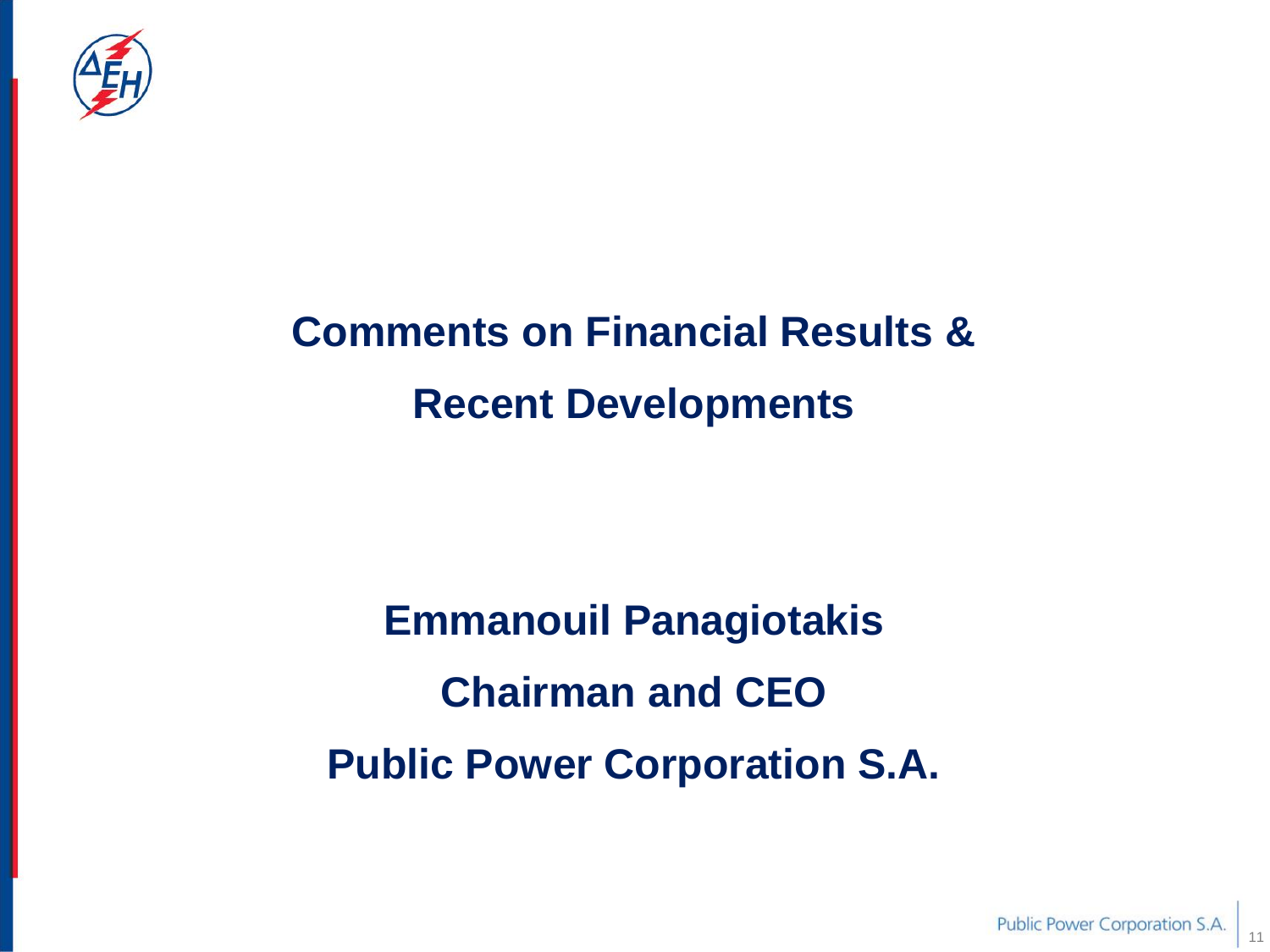

### **Comments on financial results**

- □ 3Q2016 results were positively impacted by the reduction of bad debt provisions for Low and Medium Voltage customers by € 251 m.
- $\Box$  Despite turnover reduction, mainly due to market share loss, the operating profitability of the Group, adjusted for one-off items marked an improvement.
- $\Box$  Including one-offs, operating profitability remained practically stable at €776 m. and EBITDA margin improved by 1.8 percentage points to 19.2%.
- Net debt of the Group declined by  $€$  205 m compared to the end of 2015.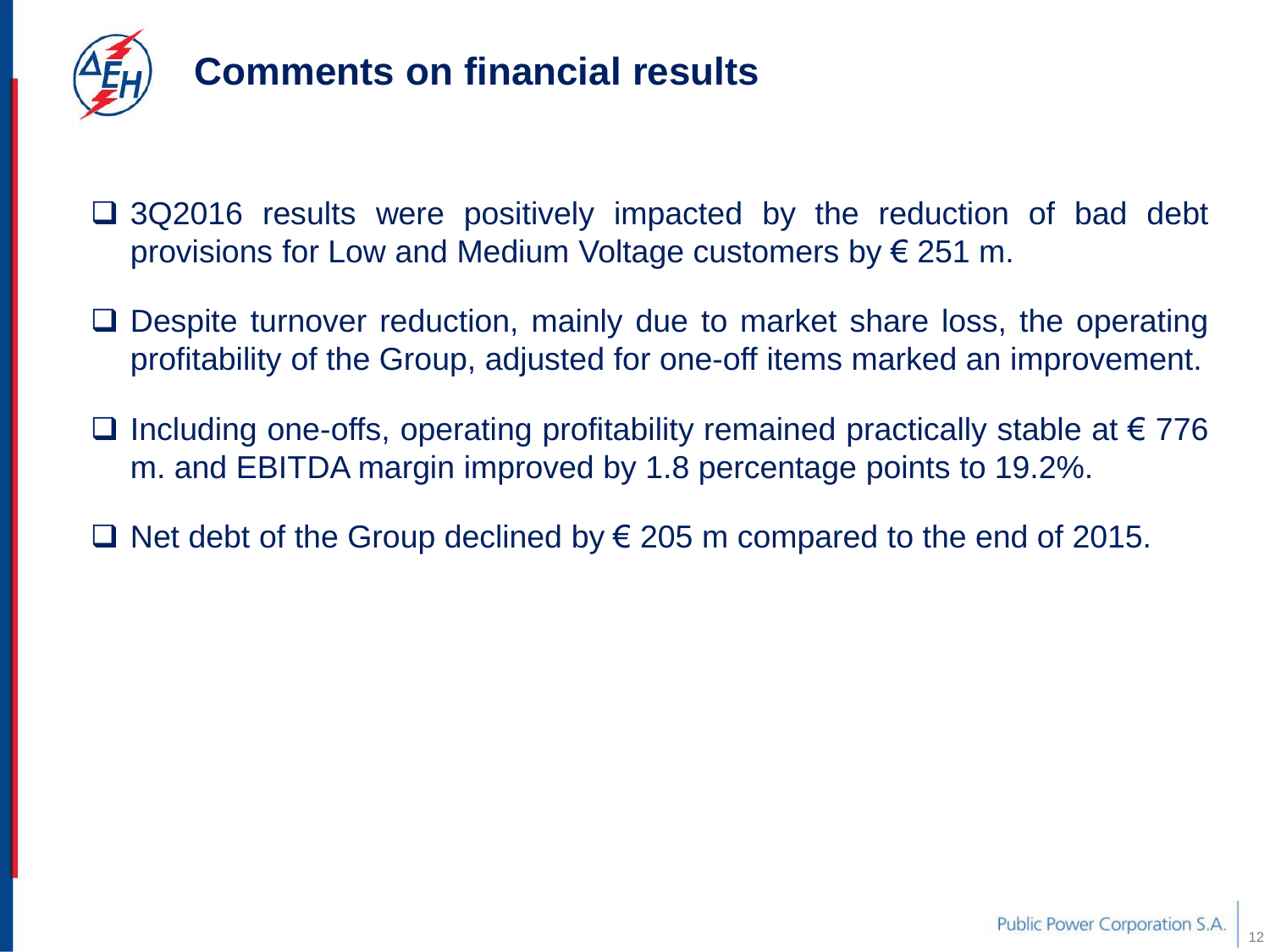

- □ 580,000 customers have settled total dues in the order of  $\epsilon$  1.15 bln, (excluding third party amounts) making use of the favourable settlements program of 36 installments without advance payment.
- $\Box$  Close to 72 % of settlements is being honoured.



#### **Breakdown of customers that have entered into settlement**

**PPC's overdue receivables continue to decrease in absolute figures**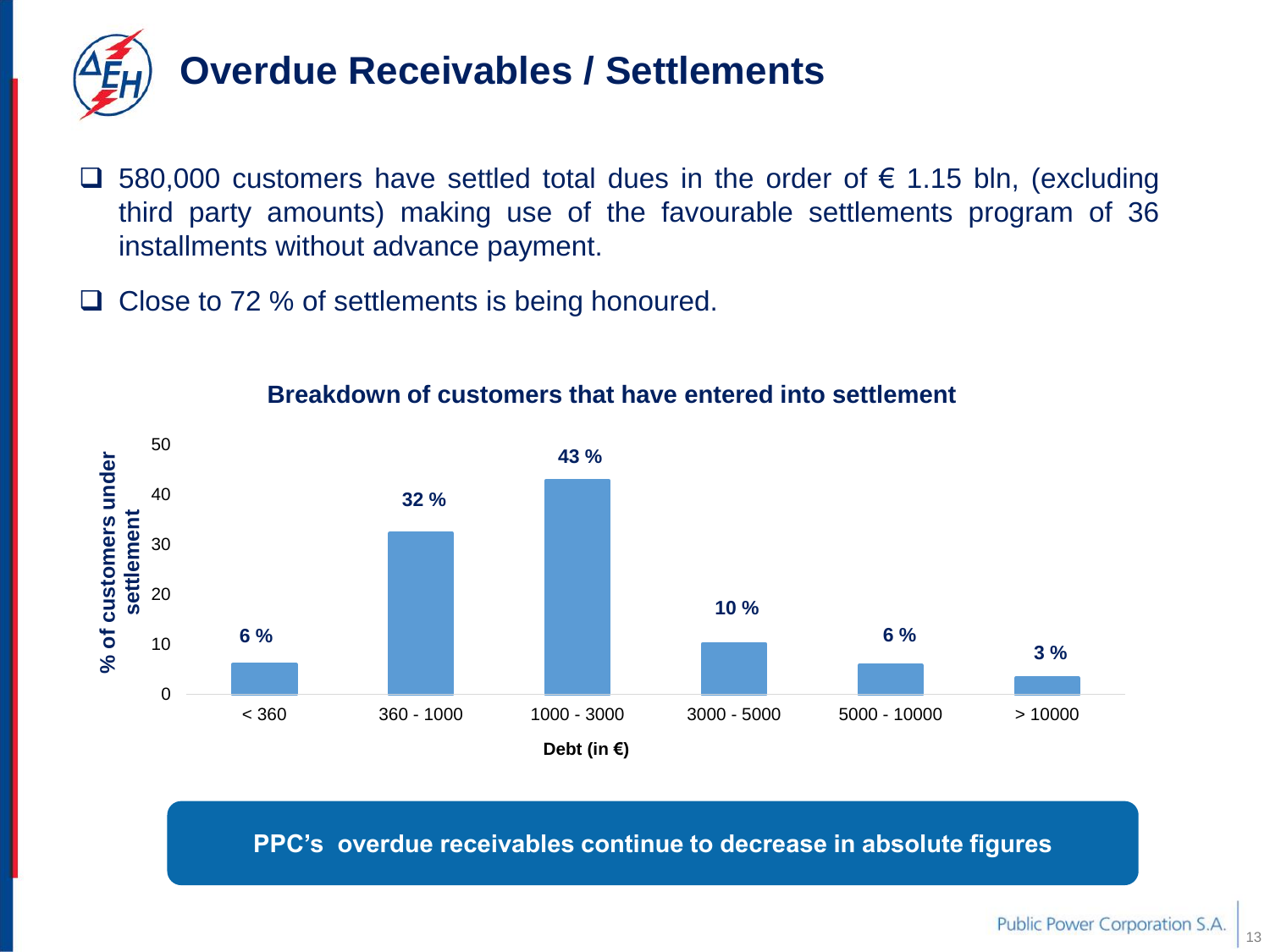

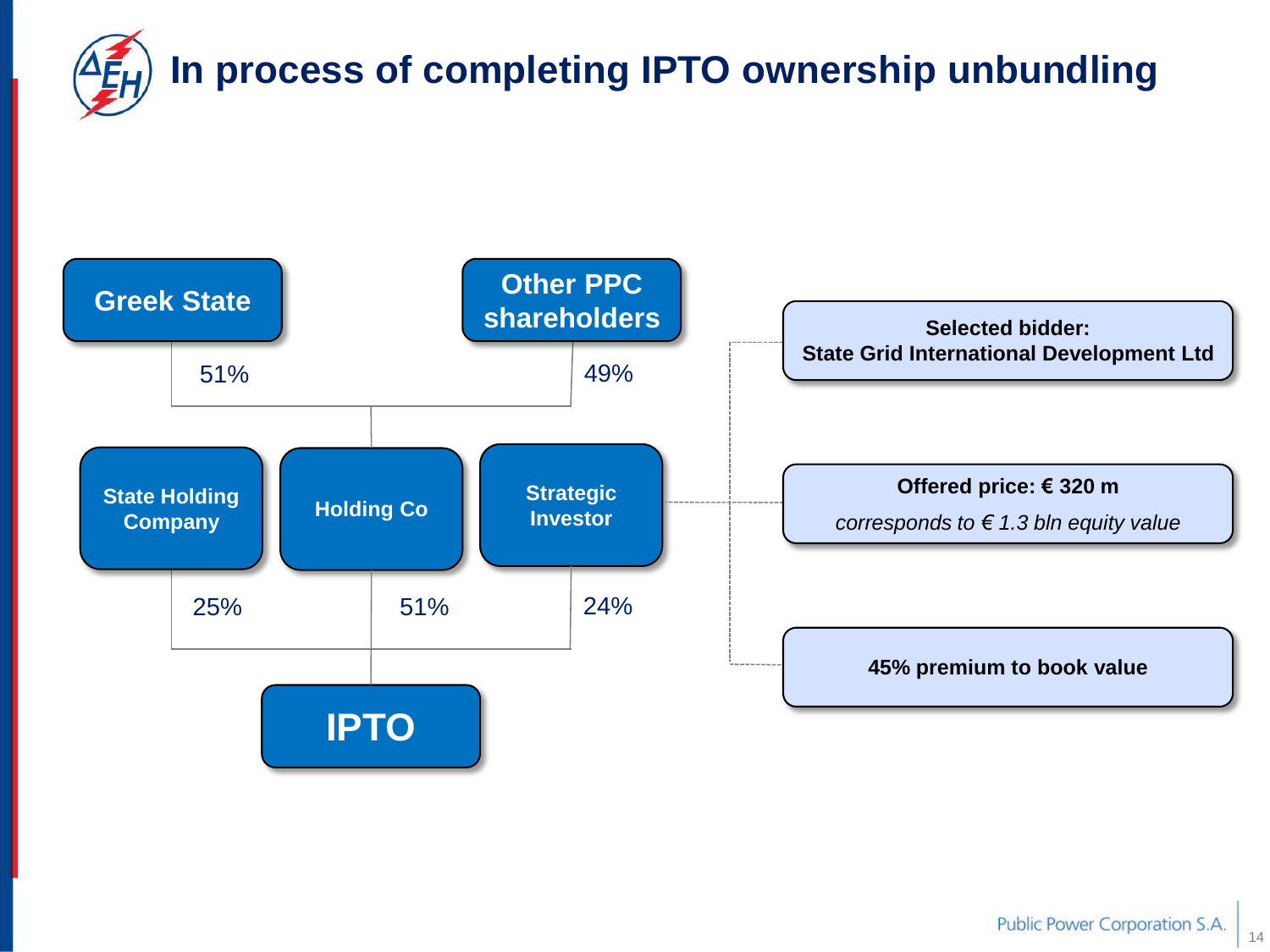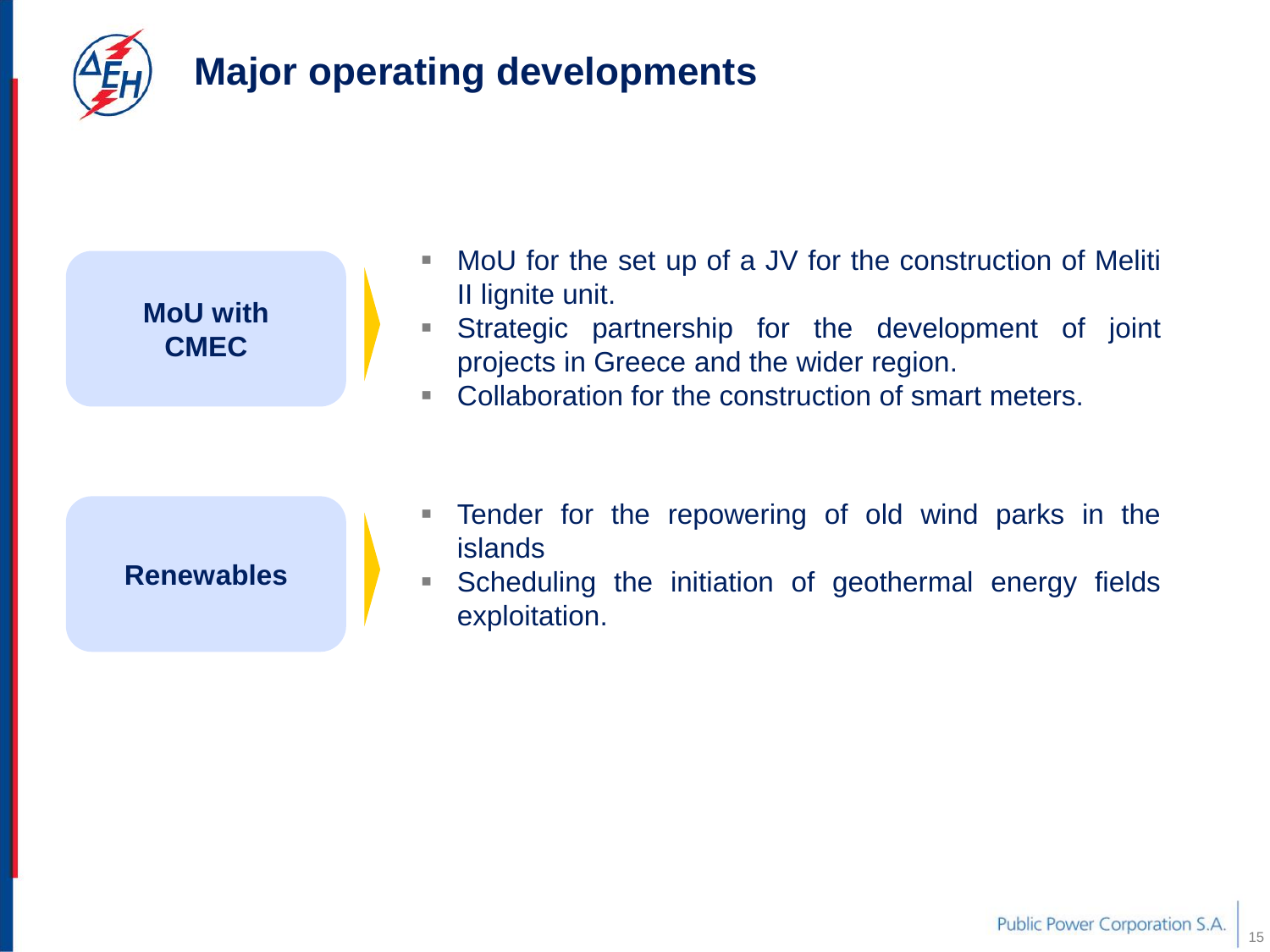

#### **Top priorities going forward**

- $\Box$  Intensification of actions for the improvement of collection of electricity bills.
- $\Box$  Containment of power thefts.
- □ Recovery of amounts owed to PPC due to PSOs, initially for the years 2013 and 2014.
- □ Development of a Strategic Plan for the appropriate Business Model in order to address the challenges that the Company is facing.